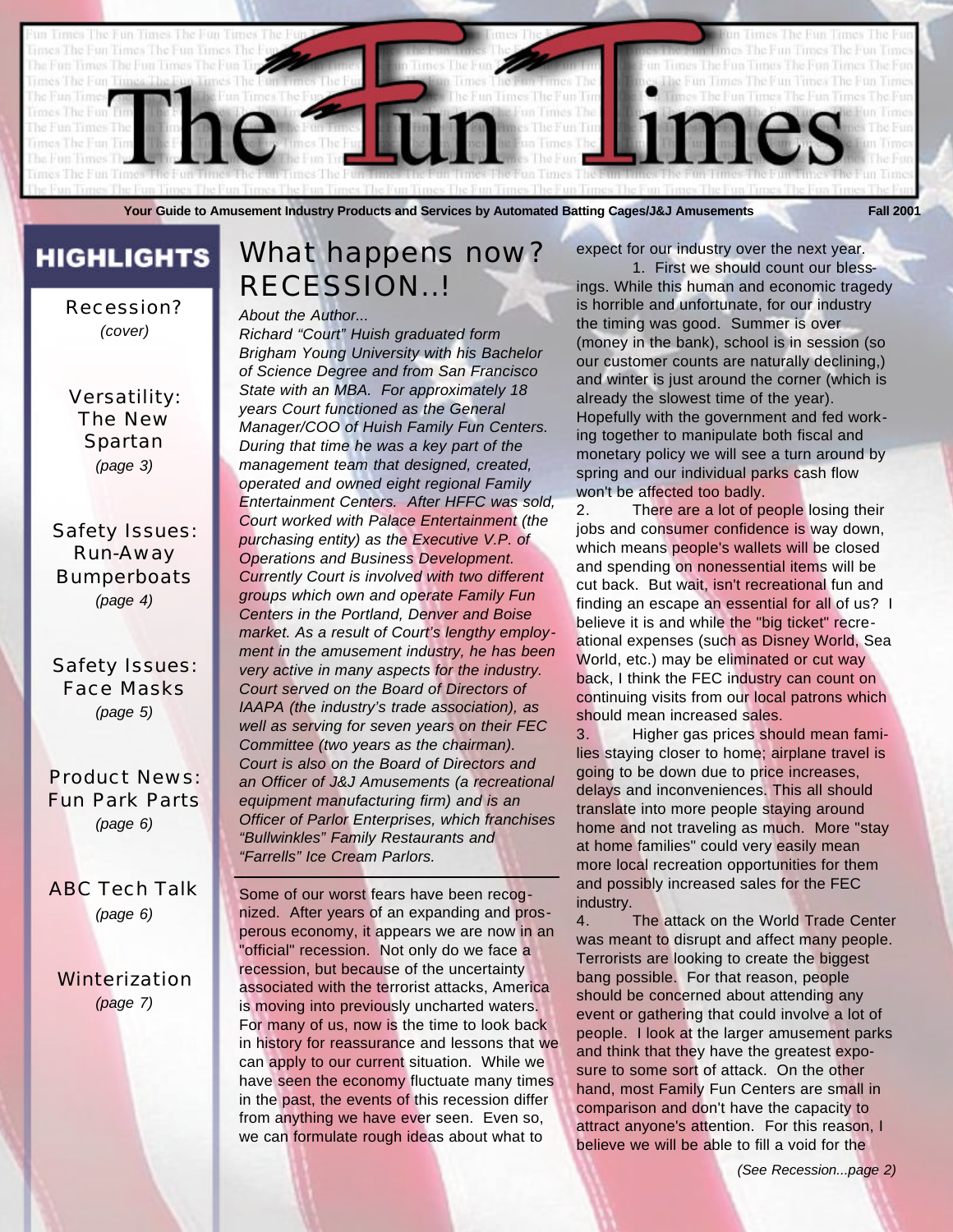

*Since 1990*

### HOW TO CONTACT THE FUNTIMES

### **Editorial Offices**

8811 Huff Ave NE. Salem, OR 97303

### **Letters to the Editor**

The Funtimes welcomes all readers written comments, questions, and suggestions regarding any aspect of the Newsletter. We reserve the right to edit your letter and all letters must include your name, address and daytime telephone number. Direct all correspondence (by mail or electronically) to Letters to the Editor.

### **Automated Batting Cages**

**Phone** (503)390-5714 (800)578-2243 **Fax** (503)390-4974 **E-Mail** info@battingcages.com **InterNET** http://www.battingcages.com

### **J&J Amusements, Inc**

**Phone** (503)304-8899 (800)854-3140 **Phone Extensions** Parts Department: ext 1 Sales Department: ext 2 Service Department: ext 3 **Fax** (503)304-1899

**Email** info@jjamusments.com **InterNET** http://www.jjamusements.com

> **Editor-in-Chief** Dick Hall

**Layout Design & Graphics** Eric Hahl

#### **Contributing Editors**

Leon Wilbanks, Doug Spray, Jim Peper, Dan Hansen, Marvin Foster, Kevin Bell, Darrin Lenz

#### *(Recession...Continued from cover)*

families looking to spend time together but not wanting to risk exposure to possible terrorist action. Again I believe we could see our sales go up as a result of these fears.

5. Over the last few days we have seen many of the core values (patriotism, charity, love) that have made America GREAT come to the forefront of our lives. I think that many Americans have refocused their priorities and are not taking for granted a lot of what they have and enjoy. In times of tragedy we look to our families and loved ones, we are thankful for the love we share and we reevaluate what is important. I think that the recommitment to these kinds of values, and priorities could also result in

increased sales as families all over America rediscover each other and spend more time together. America is a wonderful place, and we are all part of a wonderful industry which provides enjoyment to people of all ages. It is easy for us to look at our nation's current situation and be gloomy or concerned about the future. But as I have pointed out above, we have a lot going for us. We should be prepared to make the most of it for each of our FEC's and the guests that visit them. We are their escape from some of this gloom; let's move ahead and provide them the best family entertainment in the world.

**God bless America.**

## Boondocks - Northglenn, Colorado

If you're on I-25 on the North side of Denver, you can't miss Boondocks Family Fun Center. With it's full scale replica of Utah's Arches National Park spectacular Delicate Arch sticking up out of the Bumper Boat pond, it's impossible to ignore. Guests have been coming in at a good clip since the Grand Opening in April. Among other attractions the park operates a 1200' track with 42 J&J karts, a 5000' pond with 16 J&J Blaster Boats (electric bumper boats), a kiddie track with 6 J&J Kidzkarts and an ABC Batting Range system with 7 pitching stalls. 2 Mini Golf Courses and Laser Tag round out the mix. They'll continue operating right through the Winter with their indoor attractions and use some of the outdoor concessions if the weather allows.

Park design and construction was done by Select Development of Meridian ID., and is the second park they have built with the Delicate Arch replica.



*Stuart Hersh, General Manager-Boondocks, Northglenn*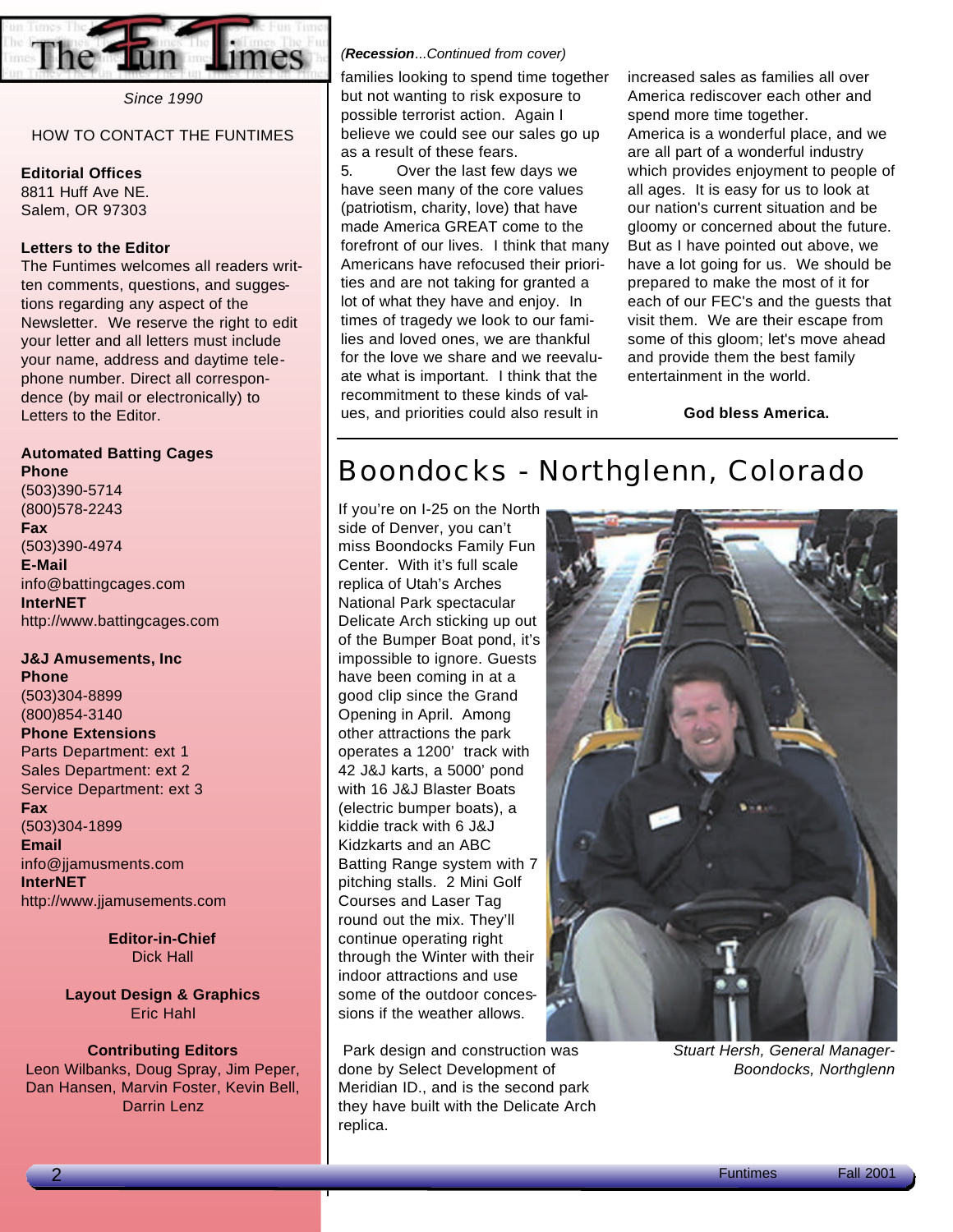# Versatility in a kart...The Spartan

accomplish such a task?", you ask. I'll break it down for you.

First, we started from scratch. We have a great chassis for our other go-karts but we needed something different for the Spartan. We needed a chassis that had bolt-on replaceable parts -for instance, the front bumper corner brackets.

These brackets have been designed to be replaced in the event they have been damaged. Previous go-kart chassis designs would have your mechanic straightening the frame with a hammer or torch, possibly both. The bolt-on replaceable parts can be changed in no time and help get your go-kart back were it belongs...the track.

The standard Spartan comes with the stock Honda fuel tank and 5.5hp Honda motor. Sure, the karts are fuel efficient but you may need a longer range or more power. How about adding a 9.0hp motor and up to two 3 gallon fuel tanks for a total fuel capacity of six gallons! With that kind of capacity you are sure to have a kart that brings in dollars mile after mile.

The Spartan also comes standard with a molded plastic racing seat...take it a step further with the custom fit seat cushion and cover.

温泉

**versatile** \Ver"sa\*tile\, a. [L. versatilis, fr. versare to turn around, v. freq. of vertere: cf. F. versatile. See Verse.]

1. **Capable of being turned round**. --Harte.

*By Eric Hahl*

2. Liable to be turned in opinion; **changeable; variable;** as versatile disposition.

### 3. **Turning with ease from one thing to another; readily applied to a new task, or to various subjects; manysided;** as, versatile

genius; a versatile politician.

Conspicuous among the youths of high promise . . . was the quick and versatile [Charles] Montagu. -- Macaulay.

4. (Nat. Hist.) **Capable of turning; freely movable;** as, a versatile anther, which is fixed at

one point to the filament, and hence is very easily turned around; a versatile toe of a bird.

5. **Spartan Go-kart. See J&J Amusements.**

-- Ver"sa\*tile\*ly, adv. -- -- Ver"sa\*tile\*ness, n.

Now that you have read the dictionary meaning of versatile, you can begin to comprehend J&J's go-kart, the Spartan.

Designed from the beginning to be...well, versatile, the Spartan go-kart rises to the challenge of being the most, um, er, versatile go-kart ever produced. "How did J&J

Want a race car style look and feel? Not a problem for the Spartan. Just add our racing slicks and rear wing! These simple bolt-on parts dramatically change the appearance and appeal of the Spartan, making your customers feel like real Formula 1 race drivers! **Watch out Michael Schumacher, here comes the J&J Spartan!**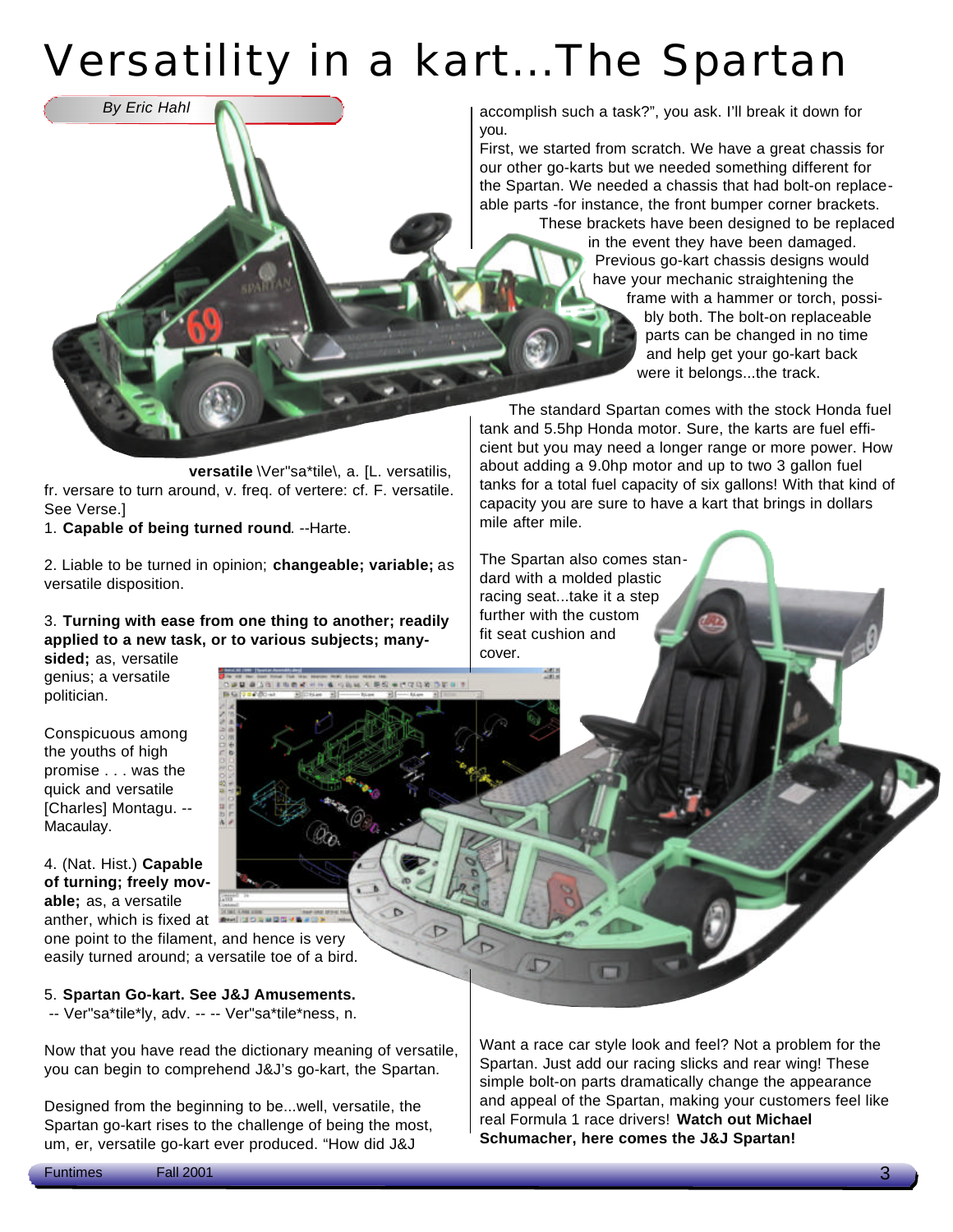

## The Runaway Bumper Boat

*By Leon Wilbanks*

Over the years we tend to THINK we have encountered every conceivable situation involving the ride. But, as they say, "Not so fast my friend" there is always something that comes along to amaze even the most jaded observer. Let's

review some of the areas that are the most prevalent safety concerns and steps we can take to avoid incidents. For the most current safety information go to our web site www.jjamusements.com. It is all there 24/7/365.



1. Burn hazards. This is the single largest cause of claims involving the ride (gasoline powered but electric's do have some exposure, more on electric's later). Not having heat guards in place, not checking the water pump operation on BF2A motors daily (see bulletin on the web). On Electric motors poor connections or shorted wires cause a high resistance which can cause a potential for fire. Always check wiring and connections daily. See the bulletins pertaining to this.

Recently I received a call from a customer saying he had several burn claims and the state inspector was shutting down his ride, I went through a series of questions and as we discussed the situation it came to light that he did not have our product, it was a competitor's, so obviously this is a problem not unique to J&J. Be alert, make the daily check sheet mandatory and these incidents can be avoided.

2. Propeller guards and water clarity; while the number of incidents is quite low they can be serious. In fact the only known fatality involving a Bumper Boat ride occurred in South Carolina when a young girl fell overboard and her clothing became entangled in the propeller. The water clarity was poor and attendants could not see where she was. The message here is obvious, make sure guards are in place and in good condition. Make sure water is clear, avoid dyeing the water because of this situation. If you have a problem with algae or water quality a good local pool company can help you get back on track. We have excellent articles in past Fun Times Newsletters on this subject and again check the web site or call us for information.

In the spring of 2000, I had occasion to be in mediation on a lawsuit and while there visited a customer location. The park had a Bumper Boat pond, and while the pond water was fine the propeller guards had been removed! In their zeal for increased performance they had exposed themselves to a horrific risk. Do not do this, bad things will happen, it is just a matter of when.

3. The title of this article alludes to the "Runway Boat". This is a highly dangerous situation brought about by poor design or unauthorized modification to the original ride. Some older Bumper Boats had no means by which the driver could control the throttle. The motor is started by the attendant, and the throttle lever moved to the full on position. The driver steers the boat but the throttle setting is static. A problem arises when the driver purposely jumps in the water (yes they do that) or accidentally falls overboard. At this point the boat is still running wide open and can run over the person(s) in the water.

> Recently this scenario played out at a park and caused an incident that resulted in the near drowning of a customer. The new BF2D has a clutch that

disengages the propeller at idle and the electric motor requires the "On" button to be depressed to engage the propeller. If you own motors of the non throttle control type, I would advise adding a throttle control or consider getting different motors and/or boats. Make sure attendants are trained in CPR and keep scissors or a cutting instrument handy just in case.

The Bumper Boat ride is one of the least problematic in the modern day fun park. With a good maintenance, training programs and a common sense approach your exposure is minimal. Be careful, have fun, make money.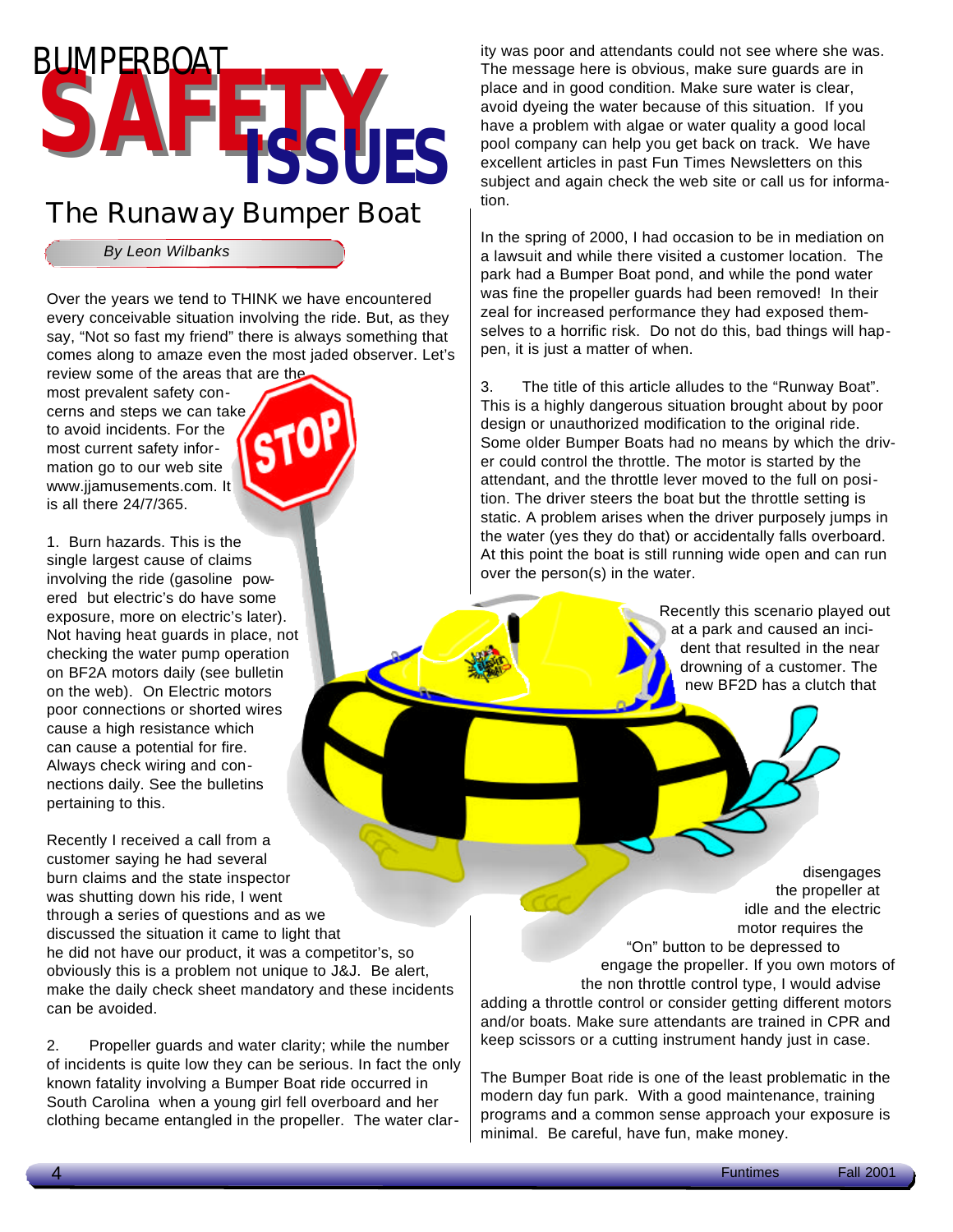

## BATTING HELMETS WITH FACEMASKS!

*By Dick Hall*

For the past ten years, ABC has had as an "ABC Operational Safety Standard", the requirement that all "batters MUST wear helmets with face mask protection". ABC only sells helmets equipped with facemasks. It should be no surprise that the potential for injury to a batter's face is the most serious type of injury in the batting cages. How these batters get hit in the face is often a mystery. We have heard of instances where the batter is standing on home plate. But regardless of how this happens, batters wearing facemask protection will not be injured as seriously as they would without it, period!

We have spoken to many operators that don't use facemasks. These operators say that their customers don't like them. That is not an excuse not to use them. We own and operate four batting ranges. We use only helmets with facemasks at every location. Do customers complain? Yes. Do we still insist that they wear them? Yes! (The simple explanation is that our insurance company

requires that they wear them). I don't remember any of them walking way and not hitting balls. Ask yourself how much money you lose by insisting that batters use facemasks. I would guess a few hundred dollars each year. When we factor in the cost of one serious injury (our deductible), it simply makes sense.

> Batting helmets with facemasks are NOT mandatory in any organized league that I am aware of. I noticed only a handful of Little League players using them

during the recent World Series. I am not aware of any other commercial batting range equipment manufacturer that requires the facemasks as an Operational Safety Standard. In the twenty-five plus years that I have been in the batting range business I am aware of fewer than twenty cases of batters being struck in the face with a baseball. That is a remarkable fact! I estimate that all of the ABC equipped batting cages in the year 2001 will pitch approximately one billion balls! The number of balls pitched over the past twenty-five years is anyone's guess-it's a lot of balls! Twenty or less accidents involving accidents to the face is AMAZING! HOWEVER, we are also aware of another amazing fact. Many people in our society like to SUE! All of us are aware of this fact of life and we have seen our share of ridiculous lawsuits and claims. For no other reason, it is justification to require the facemask standard. But also keep in mind, these facemasks provide protection to people that may not be ball players, are being foolish or for any other unforeseen reason put themselves in danger.

**If you don't have facemasks, GET THEM! They are good business!**

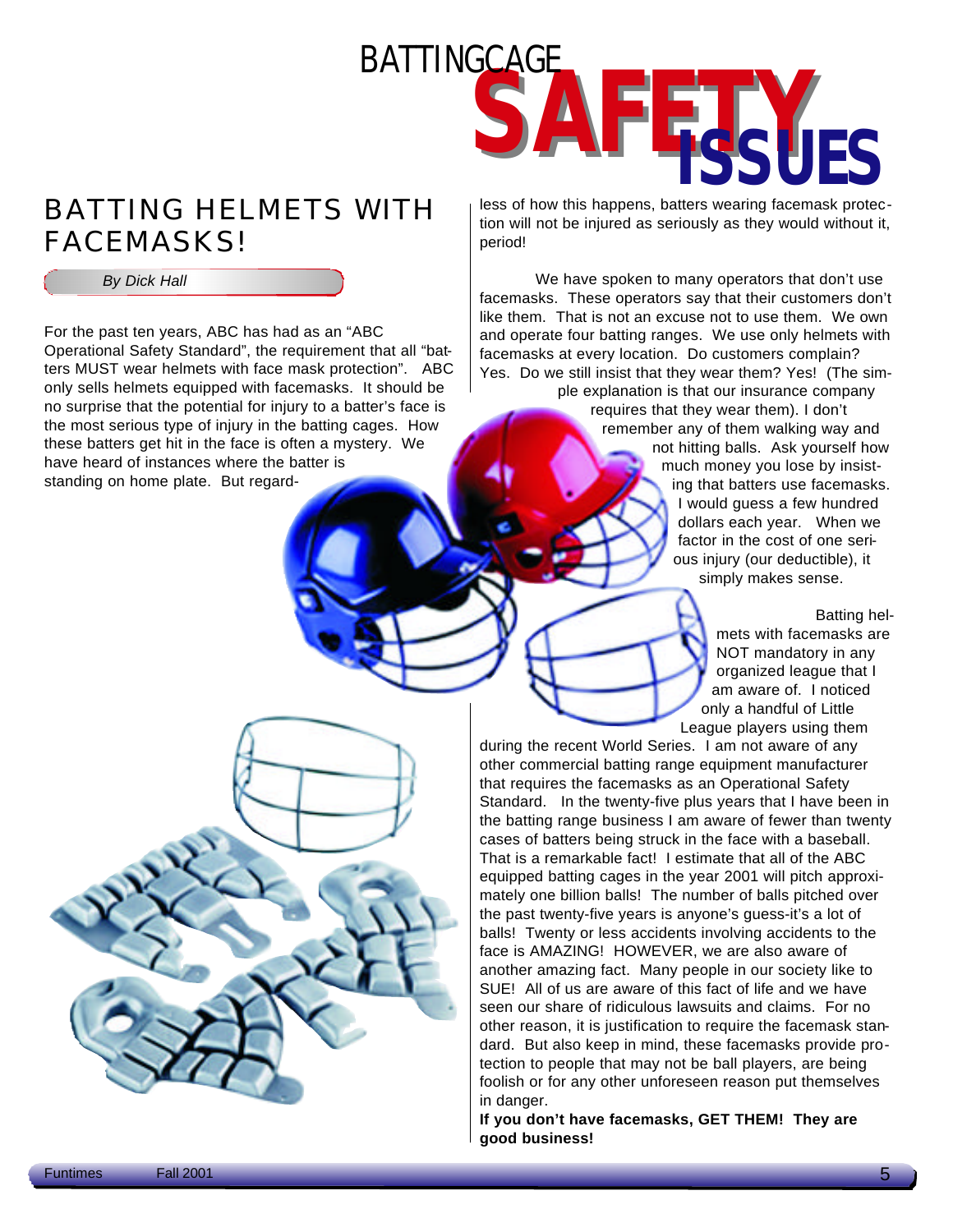## **PRODUCT***NEWS* J&J Amusements

## Fun Park Parts

*By Dan Hansen*

### Who Are We?

Fun Park Parts is part of J&J Amusements, Inc. The worlds foremost Go-Kart and Bumper Boat manufacturer. Fun Park Parts has a mission to give Amusement Parks,



Family Entertainment Centers, Mini Golf and Go-Kart Tracks the best selection of replacement parts possible. At Fun Park Parts or Online at FunParkParts.com, we make it fast, easy and cost effective to order by phone, fax, e-mail or online. While our customer base and product offerings have grown considerably and continue to grow, we still maintain our founding commitment to customer satisfaction.

What We Offer:

Today, Fun Park Parts and FunParkParts.com will only distribute or manufacture the highest quality products. We have a large selection, includ-

ing go-kart tires, hubs, bumper boat tubes, axles, Honda engines, cleaning supplies, decal's, pool supplies and banners. Utilizing the latest technology, CAD Design, Lasers, CNC and Robotic Welding gives us the ability to



make custom parts for just about anything.

In addition, Fun Park Parts has part-

ners that share the same values we do: high quality and incredible customer service.

## BIGFOOT TIRES Quantities of One or a Billion! Only \$10.99 each call Fun Park Parts at 1-800-854-3140

www.funparkparts.com

## **PRODUCT***NEWS* Automated Batting Cages

## Elevation Control

Following in the footsteps of our most recent innovation, Select-A-Pitch, the new ABC Elevation Control System is now available. Two separate control units for right and left hand hitters allow the user to adjust



the pitching height. The Elevation Control will be used primarily for baseball machines, but can also be utilized for fast pitch softball machines. The system uses a "step" method. Every depression of the up or down button will move the pitch approximately 6" in the desired direction. The location of the pitch is displayed by our patented row of indicator lights. The system will easily install with new cages having the new low voltage conduit runs. For retrofits on existing cages, new cables between the coin box and light box must be installed. **Call ABC for details.**



### Ball Count

The various service calls received throughout the year are reviewed by the ABC Customer Service Department. We look at the frequency of specific problems to determine if any changes or improvements are necessary. In most cases the cause of service problems will not be faulty design or components, but normal wear and tear on the equipment. One problem that seemed prominent this past season was ball counting. This is generally an easy problem to cure due to the limited amount of causes. The Master Office Control Panel counts the balls, via the ball count micro switch, as they are pitched. It is a simple system. The processor sends a 5VDC current down the wire to the micro switch. The wires are connected to the micro switch in a "Normally Open" mode. In this mode you will view "high" or 5VDC between the two wires. As a ball rolls over the micro switch, this line voltage is pulled or touched to ground which creates a "low" or zero voltage reading. The cycle of "high" to "low" and back to "high" is the input the Master Panel recognizes as a ball. Removing the wires from the micro switch and striking them together will simulate this cycle. In virtually all cases a faulty ball count will be caused by a defective micro switch or wire that has been knocked loose or broken. For assistance in identifying and locating the problem, and determining the solution, please refer to the "Troubleshooting Guide", Section lV "Pitching Machine".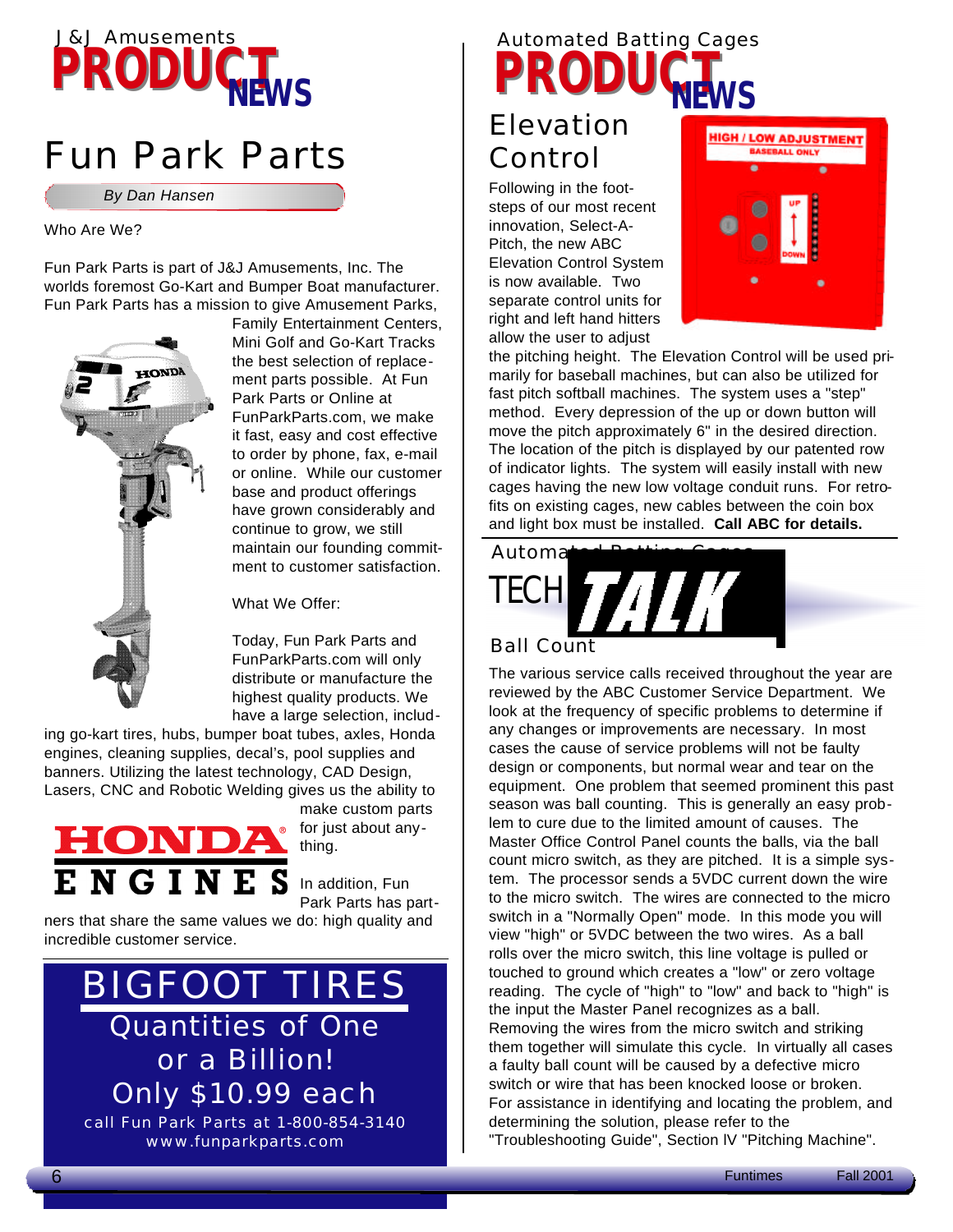

**After 15 years of managing and servicing batting cages**, I have found that performing the following WINTERIZATION procedures will extend the life of your batting cage equipment. If you have any suggestions or concerns about our procedures, please call our Customer Service Department and we will be glad to assist you.

## DRAINAGESUMP AREA

1) Turn off all electrical power to the sub panel located in pit area.

2) If using an electric powered sump pump drainage system, be sure that the power leading to the sump pump is left "ON" at all times.

## CONVEYOR SYSTEM

1) OPTIONAL: Remove fiberglass shroud then disconnect Conveyor System (belt, rack, pulleys, etc) from distributor hopper and place in a dry area out of inclement weather.

### NETTING SYSTEM

Protecting your netting system during the off season will require different techniques depending upon your winter weather. We have provided two methods. The first method should be used if heavy, deep snow is a certainty during your winter months.

1) One method to protect your net and pipe structure is to un-tie the rope lanyard at every perimeter pole and let the net hang straight down from the net collar. By doing this, it allows any heavy snow load from tearing the net or bending the center pole and perimeter poles. **USE IF WINTER SNOW IS EXPECTED**

2) Another method that gives you a comfortable degree of safety and saves the job of pulling the net back up in the spring is as follows: At the top of each perimeter pole, tie a single piece of netting twine between the top horizontal rail and the metal net ring. Next un-tie the rope lanyard that typically holds the netting in place. This will hold the net in place, yet the single strand of twine would break loose under a heavy snow load. Upon opening in the spring you will need to retie the netting to the perimeter poles using heavier rope. **USE IF WINTER SNOW IS ONLY A POSSIBILITY, NOT DEFINITE.**

### PITCHING MACHINE & LIGHT BOX

1) Place plastic bag over all pitching machines, then ventilate the bottom of each bag either by leaving bottom of bag open or placing a 3 inch long plastic tube that has a 1 inch diameter hole. Tape the tube with the bag to the machine post.

2) Remove light boxes and place in a covered area away from direct weather. Cover up any bare wiring and place away from flooding levels.

## COIN BOX& MICRO-PROCES-SOR

1) Place plastic bag over all coin boxes, then ventilate the bottom of each bag either by leaving bottom of bag open or placing the 3 inch long plastic tube, then taping the tube with the bag to the machine post.

5) Unplug Master Control Panel power cord from outlet and remove all processor cards located in the middle of Master Control Panel, then place cards in a safe and dry place.

**Remember where they are stored!**

**NOTE: If you have any questions before win terizing please call ABC's Customer Service Department for questions. 1-800-578-2243**









*By Jim Peper*